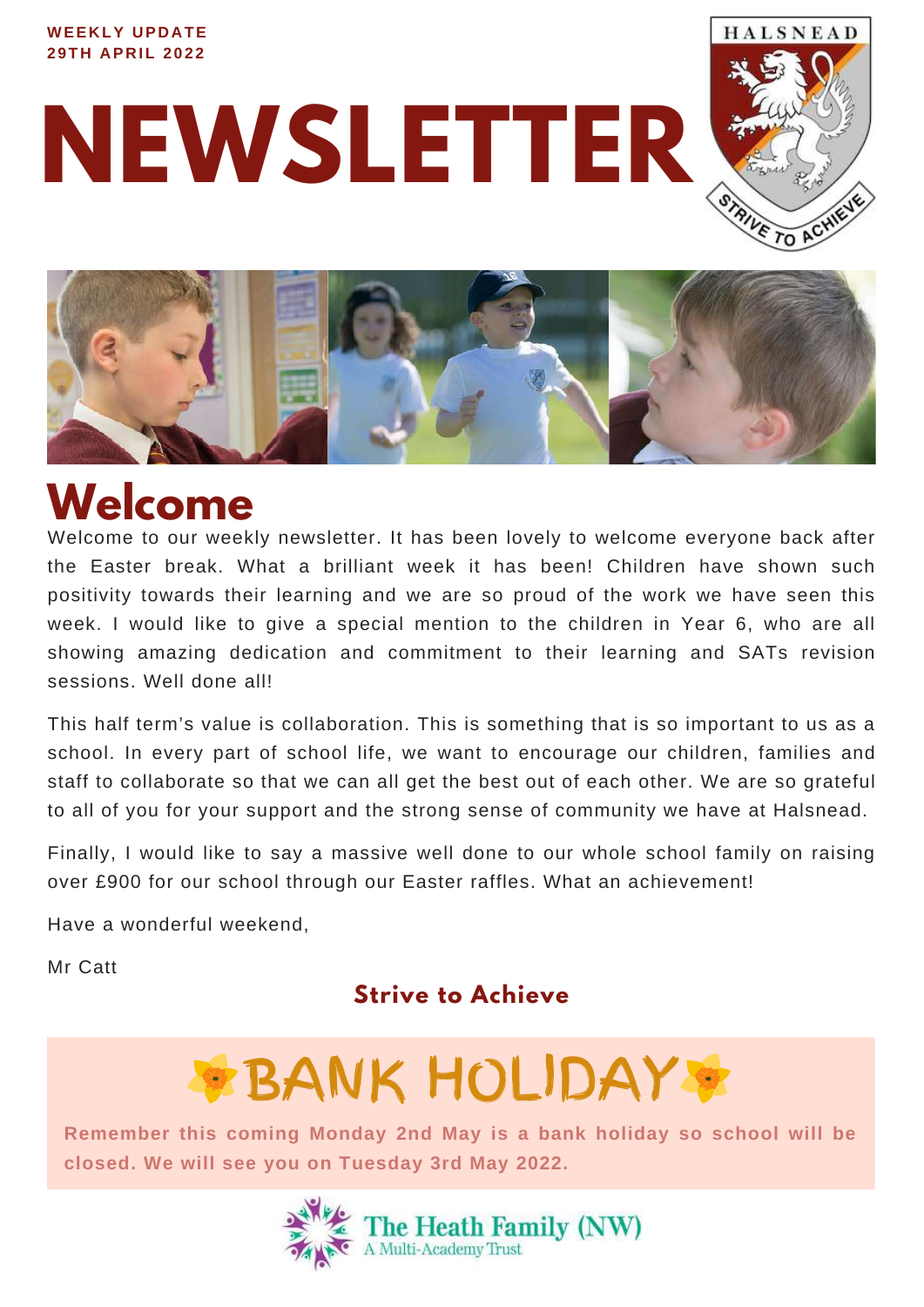# **Scooters/Bikes**

If your child is bringing their scooter or bike into school, please ensure it is taken to the bike lock up next to the football pitch on the junior playground. This is locked during the day. Bikes and scooters cannot be left in the reception foyer.

# **Health and Safety Notice**

Please note, dogs are not allowed on the school premises at any time. Also to ensure safety, please note children should not go on the bark area on the infant playground at the end of the day.

# Family Learning

Family learning are once again offering parent and carer courses via Zoom this half term. Please find attached the two leaflets with more information. These courses will be offered to Foundation Stage (Nursery and Reception) and Key Stage 2 (Years 3-6).

# Knowsley Flower Show Schedule 2022

**Please follow the link to find out more information: [www.knowsleyflowershow.com](http://www.knowsleyflowershow.com/)**

# **Attendance for this Week**

Week beginning **25th April 2022** Congratulations to **3 4 ET** who achieved **99.1%** attendance — well done! Overall school attendance was **95%** OUR ATTENDANCE TARGET IS: **97%**

**Year 3 & 4 - Mrs Elwill and Miss Thorneycroft 99.1**

| <b>Reception - Miss Lucas</b> | 98.9 |
|-------------------------------|------|
| Year 5 - Mr Lenaghan          | 97.4 |
| Year 3 - Miss Keenan          | 96.7 |
| <b>Year 1 - Mrs Kendall</b>   | 96.4 |
| <b>Reception - Mrs Wills</b>  | 95.6 |
| Year 5 & 6 - Mr Doherty       | 94.5 |
| <b>Year 2 - Miss Spencer</b>  | 94.3 |
| Year 1 & 2 - Mrs Thomas       | 93.2 |
| <b>Year 4 - Mrs Redmond</b>   | 91.5 |
|                               |      |

**Year 4 - Mr Owen 90.9**

# Social Media Misuse

internet and misuse of social media. This normally happens from home or on children's mobile devices during evenings, weekends and holidays, not in school.

**Staff at Halsnead have no jurisdiction to deal with incidents that occur online, and do not need to investigate it. The responsibility for monitoring a child's use of social media, or indeed the internet in general, must lie with parents and carers.**

The age restrictions for most social media platforms is 13 and for Whatsapp is 16. Therefore, children at Halsnead should not be accessing any social media.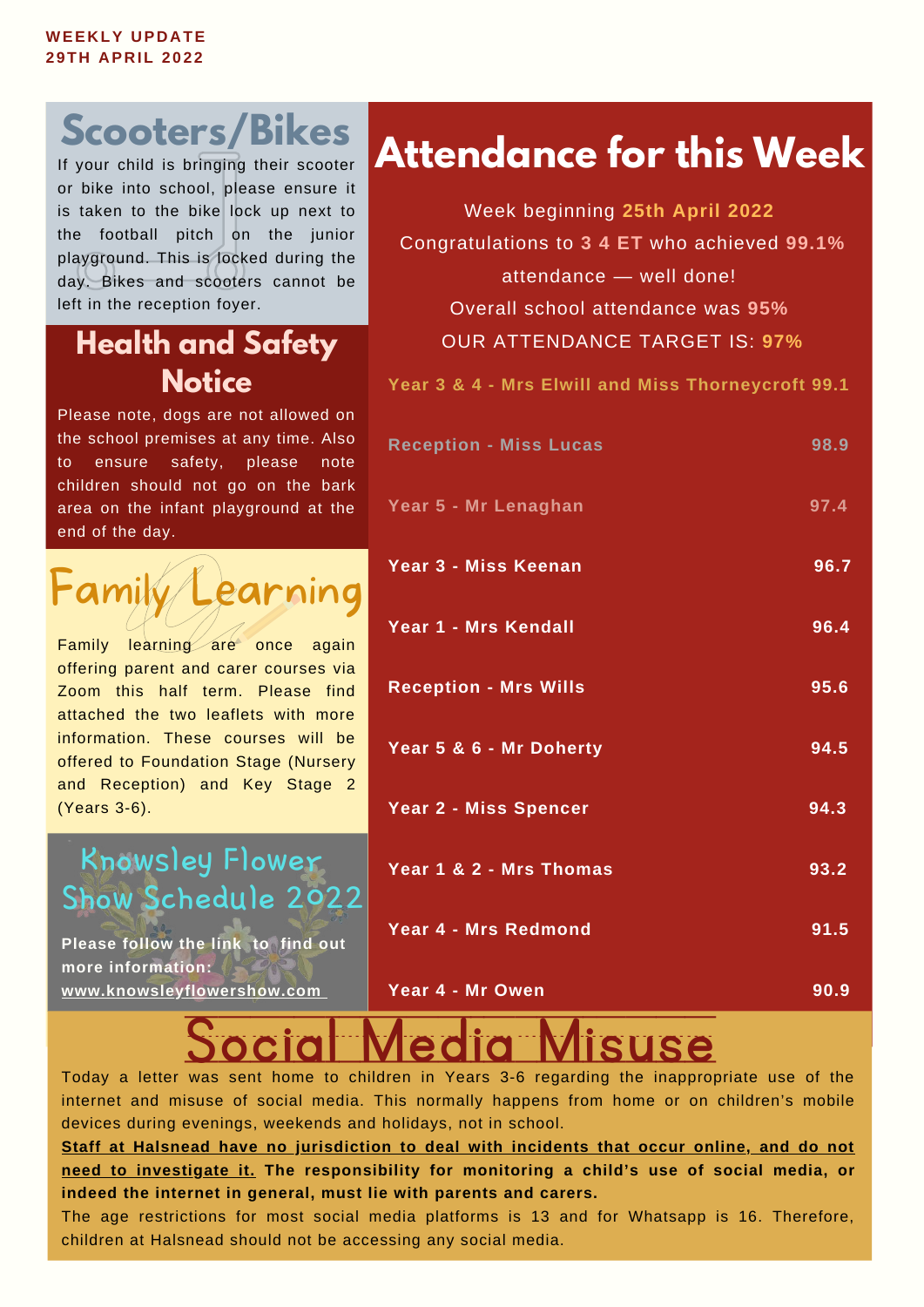# **Family Learning Courses/Workshops for parents of children in Nursery and Reception**

# All sessions are free and available to all!

# **Letters and Sounds one off workshop**

This one off workshop introduces you to phonics. Find out how your child is being taught phonics in school and how you can help them at home. The session will be delivered via zoom and last for one hour. See the timetable below.

## One off parenting workshop

This workshop will explore positive parenting strategies, support you to put boundaries in place and give you suggestions of what you can do when your child misbehaves. A two hour workshop delivered via zoom.

## **Ready to Learn one off workshop**

Ready to Learn is a one- off workshop for parent/carers of children in Nursery and Reception. Throughout the workshop you will be given ideas of how you can support your child to learn. How to give praise and make learning fun. The session will be delivered via zoom and last for one hour.

## **Making Games for Learning**

Making Games for Learning is a three-week course and will be delivered via zoom and will last for one hour. Throughout the course, you will make simple, fun learning games/activities to develop and support your child's English and Maths. All resources will be provided FREE of charge.

If you are interested in any of these courses/workshops, please choose the day and time that best suits you and contact the relevant tutor.

Ann Curley Mobile-07825 117 482 Email ann.curley@knowsley.gov.uk Sharon Fitzgerald Mobile - 07825 117 499 sharon.fitzgerald@knowsley.gov.uk Annmaria Miller 07825 117 500 annmaria.miller@knowsley.gov.uk

| <b>Monday</b>                                                                   | Tuesday                                                                                    | Wednesday                                                                                                                                                                                                     | <b>Thursday</b>                                                                                                                                                                                       | <b>Friday</b>                                                                    |
|---------------------------------------------------------------------------------|--------------------------------------------------------------------------------------------|---------------------------------------------------------------------------------------------------------------------------------------------------------------------------------------------------------------|-------------------------------------------------------------------------------------------------------------------------------------------------------------------------------------------------------|----------------------------------------------------------------------------------|
|                                                                                 | <b>Letters and</b><br>sounds<br>3 <sup>rd</sup> May<br>$10-11am$<br><b>Annmaria Miller</b> |                                                                                                                                                                                                               | <b>Ready to Learn</b><br>5 <sup>th</sup> May<br>10-11am<br><b>Ann Curley</b><br><b>Making Games for</b><br>Learning<br>$12^{th}$ , 19th and 26 <sup>th</sup><br>May<br>$10-11am$<br><b>Ann Curley</b> | <b>Parenting</b><br>workshop<br>6th May<br>10am-12pm<br><b>Sharon Fitzgerald</b> |
| <b>Parenting</b><br>workshop<br>9th May<br>12pm-2pm<br><b>Sharon Fitzgerald</b> | Letters and<br>sounds<br>3 <sup>rd</sup> May<br>$1-2pm$<br><b>Sharon Fitzgerald</b>        | <b>Ready to Learn</b><br>4 <sup>th</sup> May<br>1pm2pm<br><b>Ann Curley</b><br><b>Making Games for</b><br>Learning<br>11 <sup>th</sup> , 18th and 25 <sup>th</sup><br>May<br>$1pm - 2pm$<br><b>Ann Curley</b> | Letters and sounds<br>5 <sup>th</sup> May<br>$1-2pm$<br><b>Annmaria Miller</b>                                                                                                                        |                                                                                  |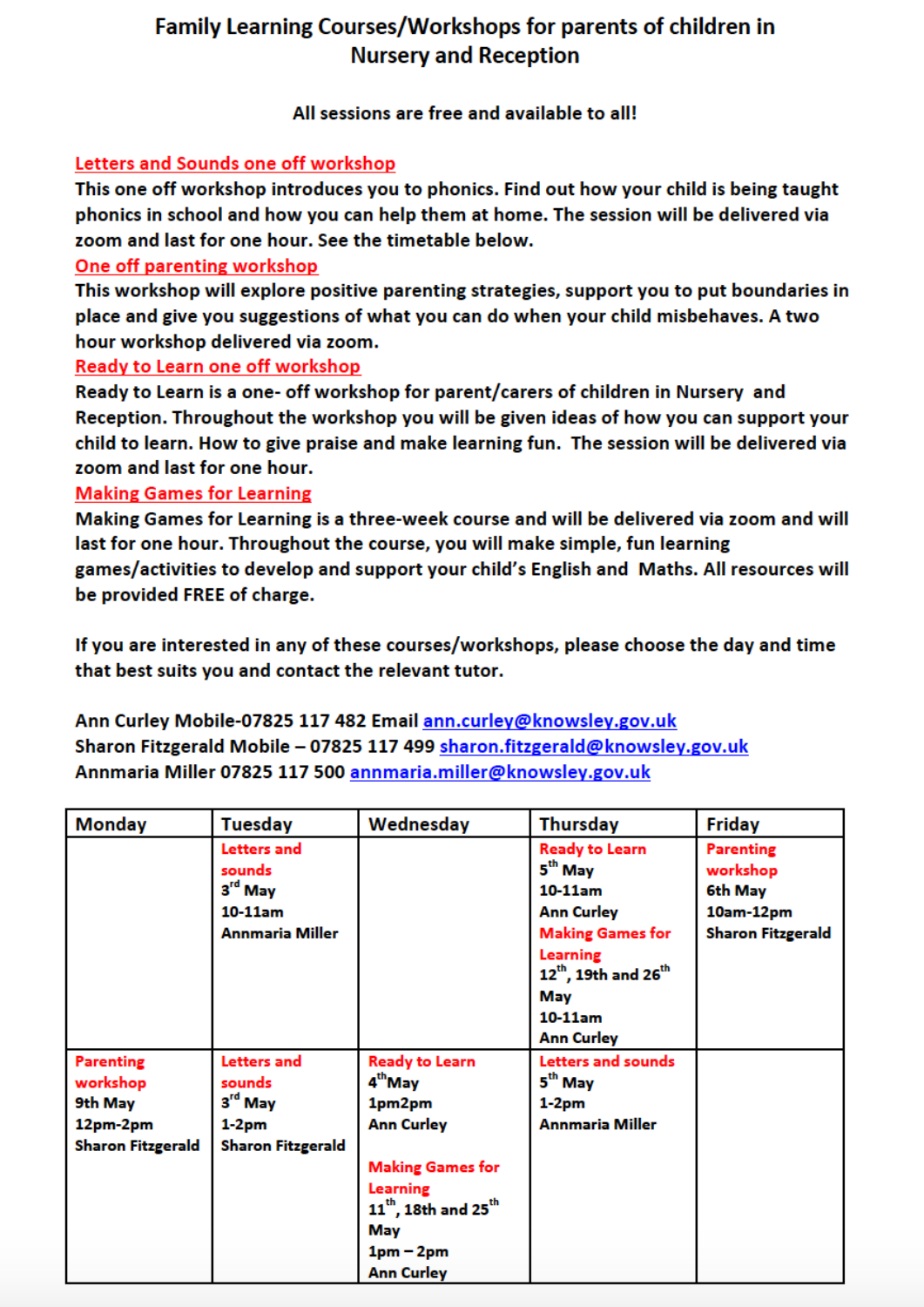# **Family Learning Courses/Workshops for parents of children in Years 3-6**

# All sessions are free and available to all!

Understand the teenage brain This 1 off workshop explores changes to the brain which effect how our young people behave. Be prepared and receive ideas on how we can support our young people. The session will be delivered via zoom and last for one hour. See the timetable below.

<u>Connect 5 – A 4</u> week course which helps to build resilience in families. Explore how to recognise and support our young people experiencing stress. Gain ideas to support the whole family to have positive emotional health and wellbeing. The course is delivered once a week for one hour via zoom.

# **Key Stage 2 Maths course**

Key Stage 2 maths is a 2 week course for parent/carers of children in Y3 to Y6. Throughout the workshops you will be given ideas of how you can support your child to develop their maths skills. Sessions will cover the 4 areas of number. The sessions will be delivered via zoom and last for 2 hours.

All resources will be provided FREE of charge.

If you are interested in any of these courses/workshops, please choose the day and time that best suits you and contact the relevant tutor.

Sharon Fitzgerald - 07825 117 499 sharon.fitzgerald@knowsley.gov.uk

Annmaria Miller 07825 117 500 annmaria.miller@knowsley.gov.uk

| <b>Monday</b>            | Tuesday                                         | Wednesday                     | <b>Thursday</b>                                                          | <b>Friday</b> |
|--------------------------|-------------------------------------------------|-------------------------------|--------------------------------------------------------------------------|---------------|
|                          | Teenage Brain 3 <sup>rd</sup>                   |                               |                                                                          |               |
|                          | May                                             |                               |                                                                          |               |
|                          | 10-11am                                         |                               |                                                                          |               |
|                          | <b>Sharon Fitzgerald</b>                        |                               |                                                                          |               |
|                          | <b>KS2 Maths</b><br>$10^{th}$ and $17^{th}$ May |                               |                                                                          |               |
|                          | 10am-12pm                                       |                               |                                                                          |               |
|                          | <b>Annmaria Miller</b>                          |                               |                                                                          |               |
| <b>Teenage Brain</b>     |                                                 | <b>KS2 Maths</b>              | <b>Connect 5</b>                                                         |               |
| 16th May                 |                                                 | 11th and 18 <sup>th</sup> May | $5^{\text{th}}$ , 12 <sup>th</sup> , 19 <sup>th</sup> , 26 <sup>th</sup> |               |
| 1pm-2pm                  |                                                 | 12.30-2.30pm                  | May                                                                      |               |
| <b>Sharon Fitzgerald</b> |                                                 | <b>Annmaria Miller</b>        | $1-3pm$                                                                  |               |
|                          |                                                 |                               | <b>Sharon Fitzgerald</b>                                                 |               |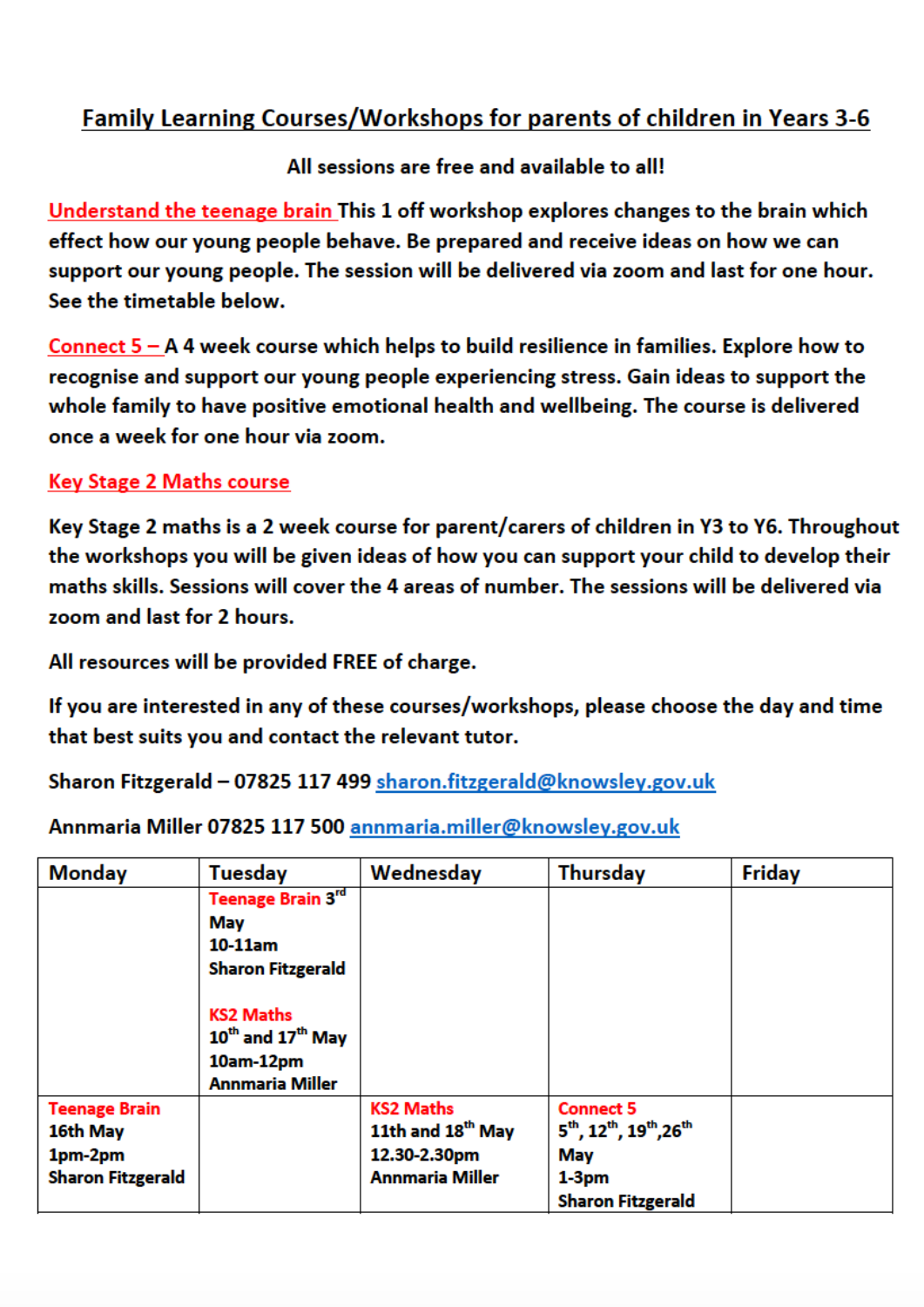# VV aan k







**Value Behaviour of the Week:** We work well in a group and encourage each other.

#### **Nursery - Mrs Hoang**

**Bobby R:** Bobby - You have had such a fantastic week in our nursery. You have shown all of our school values in just one week. What a fantastic start to your Halsnead journey. Well done Bobby we are extremely proud of you.

Lily C: Lily you have shown you can be just like Colleen Collaboration this week. You are such a kind and caring young lady. This week we have observed you working with your friends and sharing our nursery recourses. Well done superstar!

#### **Reception - Miss Lucas**

**Wesley R:** You have been an absolute superstar this week Wesley! You have shown all our school values, but particularly Colleen Collaboration. You have worked extremely well in small groups during learning time and this has transferred across to your play-based learning. It was such a joy to watch you engage, encourage, share and laugh with your friends whilst creating bubbles in our water tray. Keep it up! Well done!

Jacob M: Jacob, you have made us all very proud this week! You have been working brilliantly with your friends during English group time discussions. It has been lovely watching your confidence grow and the language we have heard is exceptional! Just like Colleen

Collaboration, you have been excited to share fun moments with your friends and you have encouraged them to join in. Well done Jacob!

#### **Reception - Mrs Wills**

Patrick B: Patrick - What a great week you have had to start this new term. It has been lovely to see you showing others how to be Colleen Collaboration. Just like this value star, you work well in a group by waiting for your turn and sharing equipment fairly. Well done Patrick, you are an enthusiastic class member.

**Oliver G:** Oliver - It is refreshing to see how you have demonstrated our new school value this week, well done. Colleen Collaboration is a very important value as she likes to encourage others to join in activities and work as a team. With your friends this week, you have been very enthusiastic when learning in both the small and large construction areas. Your imaginative ideas has meant that the models created have come to life!

#### **Year 1 - Mrs Kendall**

**Oliver B:** For always showing excellent collaboration skills. You are kind, patient and friendly. You always contribute to Class discussions and you help others when needed.

Logan McC: For always making the right choices and supporting your friends in collaborative work especially in our maths lessons. I love listening to you supporting your friends and helping them to be successful in their learning.

#### **Year 1 & 2 - Mrs Thomas**

**Amelia-Rose S:** This term we are focussing on Colleen Collaboration, and Colleen understands that one small act can make an enormous difference. Returning from a school break can be daunting and this week Amelia-Rose has offered kindness to friends in the classroom who have felt worried or upset. Well done Amelia-Rose for thinking of others and making a difference!

Nancy McE: Nancy always has her listening ears switched on and she truly values the opinions of everyone around her. Colleen Collaboration would be immensely proud of Nancy who showcases our school values everywhere! Thank you Nancy for taking care of your friends and me!!!

### **Year 2 - Miss Spencer**

**George G:** George loves to work collaboratively. He loves to help his friends out when they are unsure and is very patient when doing so. He knows it's important to work as a team in order to solve problems and listens carefully to what others have to say. Well done George - as always, I am so proud of you.

Eliza O'L: Just like Colleen Collaboration, Eliza loves to share her stories about her experiences. She knows it is important to form her own opinion on what she learns but also to listen to what others have to say. She works very well with her partner and loves to challenge others with questions such as 'What if..'. I am so proud of you Eliza - keep being you!